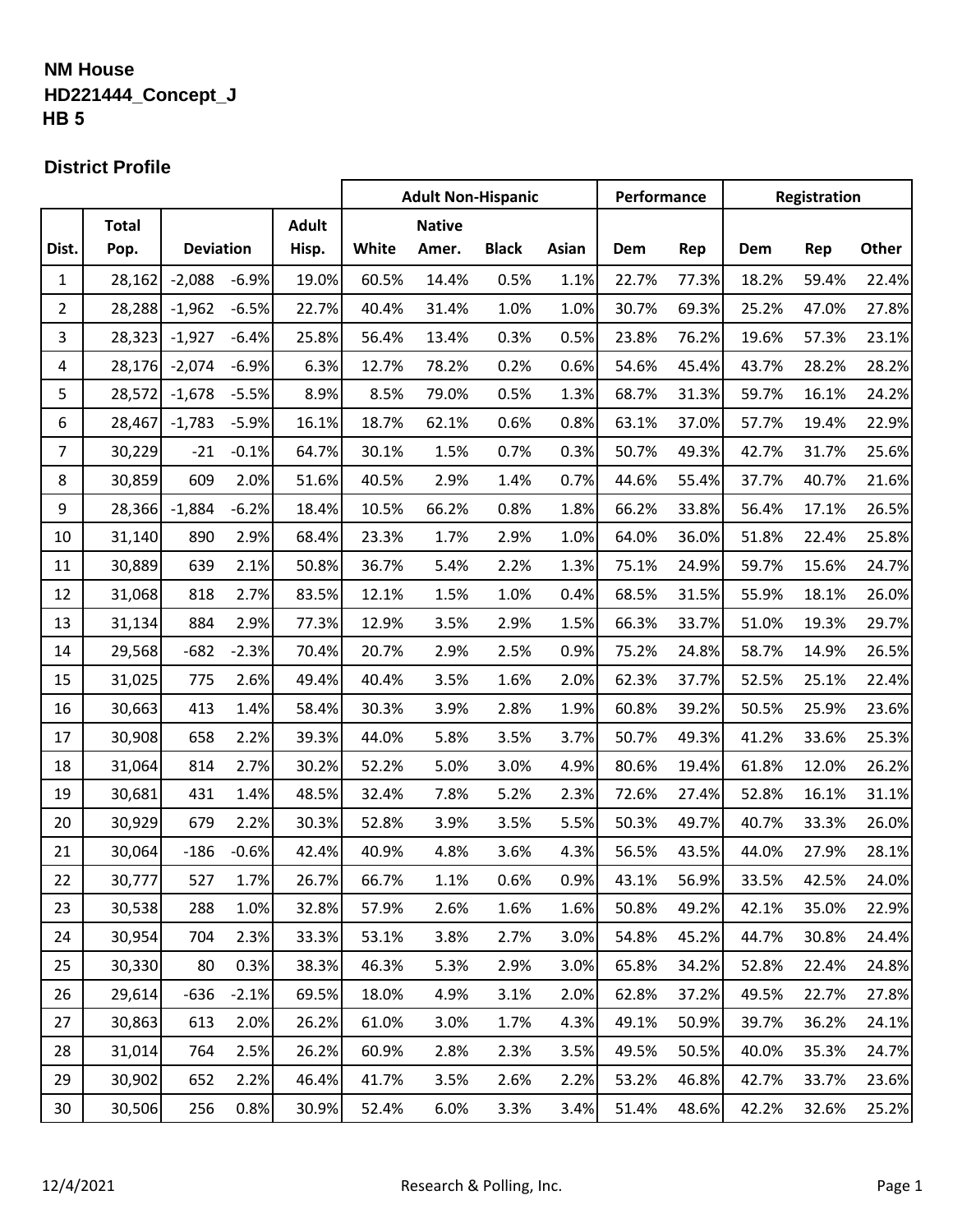# **NM House HD221444\_Concept\_J**

### **District Profile**

|       |              |                  |         |              | <b>Adult Non-Hispanic</b> |               | Performance  |       | Registration |       |       |       |       |
|-------|--------------|------------------|---------|--------------|---------------------------|---------------|--------------|-------|--------------|-------|-------|-------|-------|
|       | <b>Total</b> |                  |         | <b>Adult</b> |                           | <b>Native</b> |              |       |              |       |       |       |       |
| Dist. | Pop.         | <b>Deviation</b> |         | Hisp.        | White                     | Amer.         | <b>Black</b> | Asian | Dem          | Rep   | Dem   | Rep   | Other |
| 31    | 30,286       | 36               | 0.1%    | 20.5%        | 63.2%                     | 0.9%          | 1.4%         | 10.0% | 43.2%        | 56.8% | 35.3% | 40.7% | 24.0% |
| 32    | 30,541       | 291              | 1.0%    | 61.9%        | 34.0%                     | 0.5%          | 0.7%         | 0.6%  | 48.5%        | 51.5% | 44.3% | 32.5% | 23.3% |
| 33    | 30,955       | 705              | 2.3%    | 53.4%        | 38.1%                     | 1.1%          | 2.4%         | 2.0%  | 59.6%        | 40.4% | 46.7% | 24.9% | 28.4% |
| 34    | 30,343       | 93               | 0.3%    | 85.0%        | 13.1%                     | 0.2%          | 0.4%         | 0.3%  | 64.1%        | 35.9% | 50.8% | 20.4% | 28.8% |
| 35    | 30,440       | 190              | 0.6%    | 63.5%        | 30.9%                     | 1.0%          | 1.6%         | 0.7%  | 59.9%        | 40.1% | 47.6% | 24.3% | 28.0% |
| 36    | 30,547       | 297              | 1.0%    | 57.5%        | 37.3%                     | 0.6%          | 1.3%         | 0.9%  | 52.5%        | 47.5% | 42.3% | 30.4% | 27.3% |
| 37    | 29,783       | $-467$           | $-1.5%$ | 50.4%        | 41.3%                     | 0.8%          | 2.5%         | 2.3%  | 55.7%        | 44.3% | 43.3% | 29.0% | 27.7% |
| 38    | 30,164       | $-86$            | $-0.3%$ | 54.3%        | 38.7%                     | 1.7%          | 0.9%         | 1.4%  | 52.1%        | 47.9% | 42.3% | 32.5% | 25.2% |
| 39    | 29,677       | $-573$           | $-1.9%$ | 44.1%        | 50.3%                     | 0.9%          | 1.0%         | 0.7%  | 56.0%        | 44.0% | 51.6% | 28.2% | 20.1% |
| 40    | 30,534       | 284              | 0.9%    | 66.3%        | 29.1%                     | 1.7%          | 0.4%         | 0.5%  | 63.9%        | 36.1% | 63.8% | 20.8% | 15.4% |
| 41    | 30,571       | 321              | 1.1%    | 62.6%        | 24.8%                     | 9.3%          | 0.5%         | 0.6%  | 70.7%        | 29.3% | 68.4% | 14.7% | 16.8% |
| 42    | 29,307       | $-943$           | $-3.1%$ | 47.9%        | 42.3%                     | 5.7%          | 0.4%         | 0.6%  | 77.5%        | 22.5% | 68.9% | 13.7% | 17.4% |
| 43    | 29,547       | $-703$           | $-2.3%$ | 33.6%        | 56.5%                     | 1.1%          | 0.7%         | 4.5%  | 57.5%        | 42.5% | 45.3% | 26.9% | 27.8% |
| 44    | 30,924       | 674              | 2.2%    | 34.2%        | 55.1%                     | 2.7%          | 2.0%         | 2.1%  | 43.9%        | 56.1% | 35.8% | 40.0% | 24.1% |
| 45    | 29,916       | $-334$           | $-1.1%$ | 57.3%        | 35.4%                     | 1.7%          | 1.0%         | 2.1%  | 76.6%        | 23.4% | 64.4% | 13.7% | 21.9% |
| 46    | 30,811       | 561              | 1.9%    | 44.6%        | 45.0%                     | 6.0%          | 0.6%         | 1.0%  | 77.7%        | 22.3% | 67.6% | 12.7% | 19.7% |
| 47    | 29,895       | $-355$           | $-1.2%$ | 24.7%        | 67.6%                     | 1.0%          | 0.7%         | 2.3%  | 78.8%        | 21.2% | 66.8% | 12.3% | 21.0% |
| 48    | 30,197       | $-53$            | $-0.2%$ | 54.8%        | 37.6%                     | 1.7%          | 1.1%         | 1.5%  | 80.9%        | 19.1% | 67.9% | 10.7% | 21.3% |
| 49    | 29,541       | $-709$           | $-2.3%$ | 41.4%        | 51.9%                     | 1.9%          | 0.9%         | 0.6%  | 41.6%        | 58.4% | 35.0% | 43.2% | 21.8% |
| 50    | 30,228       | $-22$            | $-0.1%$ | 24.3%        | 68.6%                     | 1.2%          | 1.0%         | 0.8%  | 60.3%        | 39.7% | 48.7% | 28.5% | 22.8% |
| 51    | 31,056       | 806              | 2.7%    | 28.8%        | 57.3%                     | 0.9%          | 5.4%         | 2.5%  | 35.4%        | 64.6% | 26.8% | 46.3% | 26.8% |
| 52    | 30,162       | $-88$            | $-0.3%$ | 71.7%        | 24.4%                     | 0.4%          | 0.8%         | 1.1%  | 62.3%        | 37.7% | 48.8% | 22.0% | 29.2% |
| 53    | 31,043       | 793              | 2.6%    | 64.5%        | 29.2%                     | 0.8%          | 1.7%         | 1.5%  | 52.6%        | 47.4% | 39.6% | 28.6% | 31.8% |
| 54    | 30,532       | 282              | 0.9%    | 37.3%        | 52.8%                     | 1.1%          | 2.6%         | 1.4%  | 24.9%        | 75.1% | 21.7% | 55.7% | 22.6% |
| 55    | 30,586       | 336              | 1.1%    | 41.4%        | 52.5%                     | 0.7%          | 1.0%         | 1.1%  | 29.6%        | 70.4% | 25.7% | 53.8% | 20.5% |
| 56    | 31,101       | 851              | 2.8%    | 23.5%        | 61.3%                     | 10.8%         | 0.4%         | 0.5%  | 32.2%        | 67.8% | 23.6% | 53.6% | 22.8% |
| 57    | 30,541       | 291              | 1.0%    | 41.3%        | 46.1%                     | 3.8%          | 3.2%         | 1.9%  | 47.9%        | 52.1% | 37.2% | 36.0% | 26.8% |
| 58    | 29,755       | $-495$           | $-1.6%$ | 66.0%        | 29.4%                     | 0.6%          | 1.8%         | 0.4%  | 40.4%        | 59.6% | 34.5% | 39.6% | 25.9% |
| 59    | 30,586       | 336              | 1.1%    | 42.3%        | 50.6%                     | 0.8%          | 1.7%         | 1.7%  | 28.2%        | 71.8% | 23.0% | 55.2% | 21.8% |
| 60    | 30,785       | 535              | 1.8%    | 42.1%        | 46.2%                     | 2.9%          | 2.4%         | 2.4%  | 45.9%        | 54.1% | 36.4% | 37.4% | 26.3% |